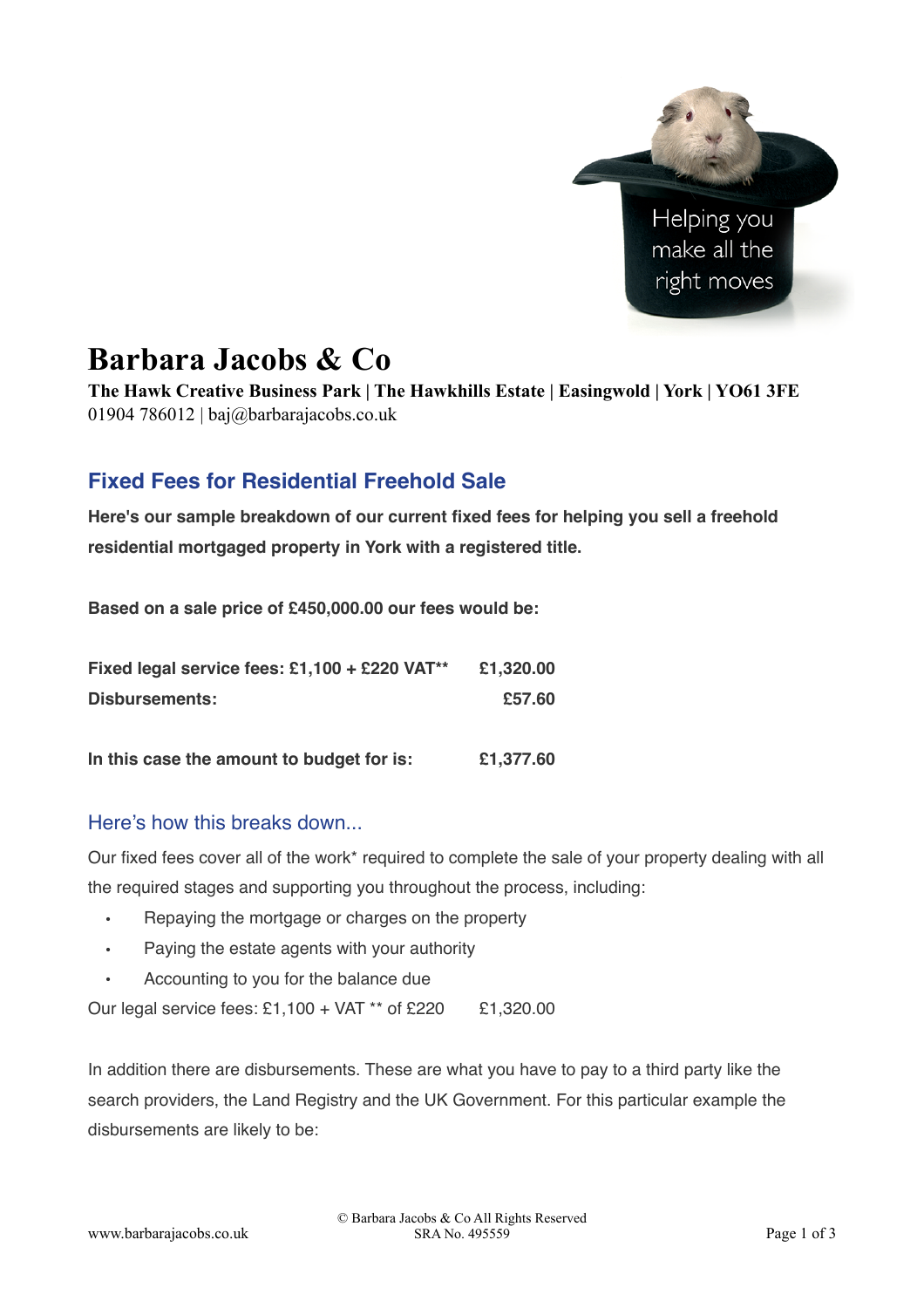| $\sqrt{\phantom{a}}$ Office copy entries from the Land Registry | £9.00  |
|-----------------------------------------------------------------|--------|
| $\sqrt{\phantom{a}}$ Electronic money transfer fee              | £21.00 |
| $\sqrt{\phantom{a}}$ Case management fee                        | £27.60 |
| Total cost of disbursements                                     | £57.60 |

**Please note:** During the sale transactions there may be other payments to be made, including obtaining copy planning documents from the Local Authority, duplicate FENSA certificates or GAS SAFE certificates or indemnity policies for breaches of matters on the title or statutory requirements. The need and the cost of these will be advised during the transaction.

### Stuff you should know…

We will handle the payment of any disbursements on your behalf, that's why we will request the money from you at the outset of every transaction.

The time it takes to complete any sale transaction will vary given your unique circumstances. A timescale of six to eight weeks is often quoted from the time of agreeing a purchase to the time of completion (when you can move in). However this can vary widely depending on whether you are in a 'chain', where many sales are happening simultaneously and can only progress when all parties in the chain are ready.

#### The selling journey…

- You ask us to act on your behalf (your instruction) and we give you initial advice and confirm the legal fees and disbursements for your transaction.
- We receive the memorandum of sale from the estate agent and write to the Buyers solicitors.
- The receipt from you of all the forms that we have requested you complete.
- We obtain a copy of the title from the land registry or obtain the unregistered title deeds and prepare an epitome of the deeds.
- We draft a contract and send this with the copy of your title and the protocol papers completed by you to the Buyers solicitors.
- We obtain a redemption figure from the Lender for information purposes only.